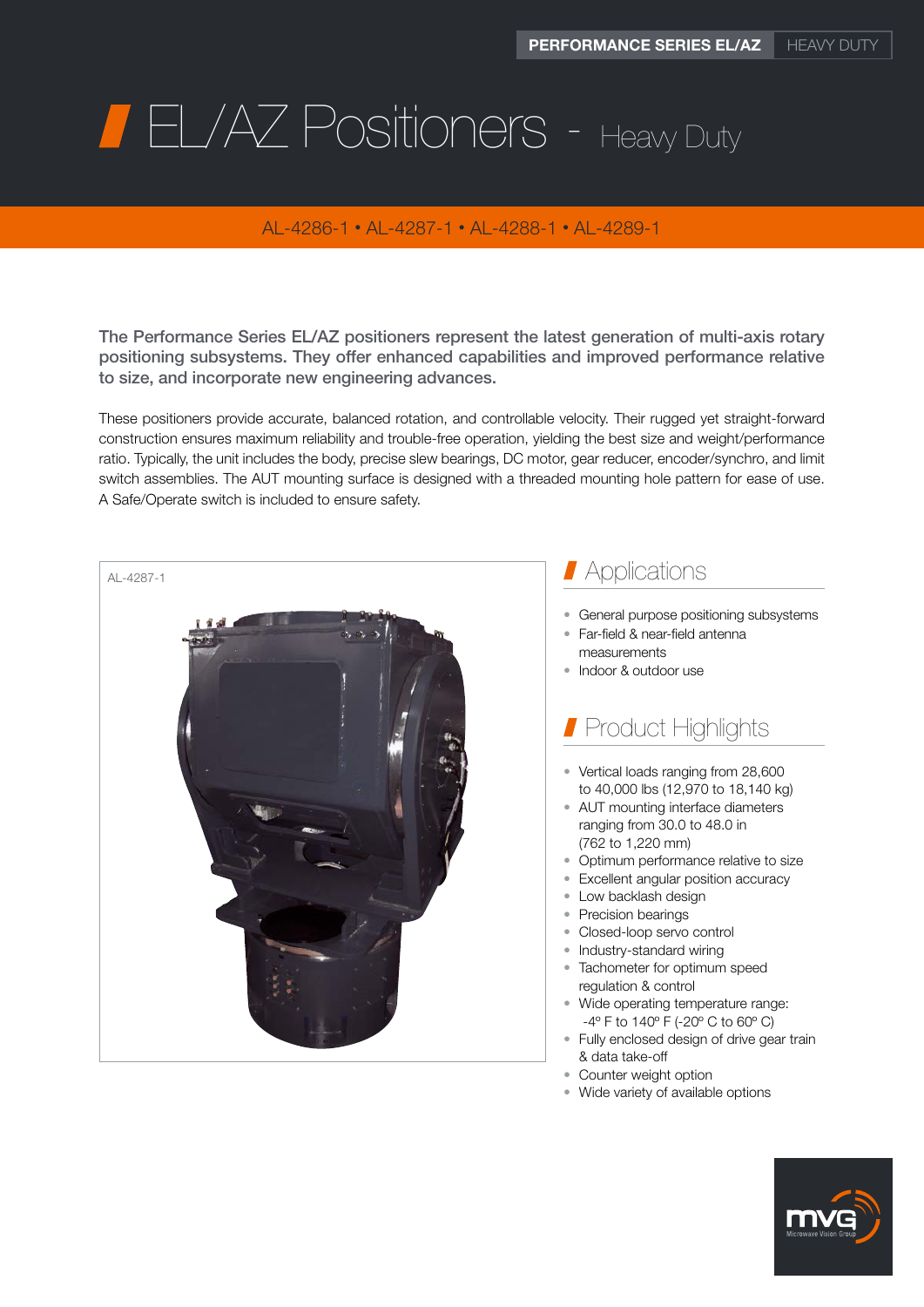## Specifications – Performance Series EL/AZ Heavy Duty Positioners

| <b>PARAMETER</b>                        |                  | <b>UNITS</b>       | <b>POSITIONER MODELS</b>                                  |                    |                    |           |  |  |  |
|-----------------------------------------|------------------|--------------------|-----------------------------------------------------------|--------------------|--------------------|-----------|--|--|--|
|                                         |                  |                    | AL-4286-1                                                 | AL-4287-1          | AL-4288-1          | AL-4289-1 |  |  |  |
| <b>Dimensional Drawing Number</b>       |                  | <b>DCD</b>         | 218-1324                                                  | 220-1653           | 220-1652           | 220-1652  |  |  |  |
| <b>OPERATIONAL</b>                      |                  |                    |                                                           |                    |                    |           |  |  |  |
| <b>Bending Moment</b>                   |                  | ft-Ibs             | 40,000                                                    | 40,000             | 75,000             | 100,000   |  |  |  |
|                                         |                  | kg-m               | 5,530                                                     | 5,530              | 10,370             | 13,830    |  |  |  |
| <b>Vertical Load</b>                    |                  | Ibs                | 28,600                                                    | 28,600             | 40,000             | 40,000    |  |  |  |
|                                         |                  | kg                 | 12,970                                                    | 12,970             | 18,140             | 18,140    |  |  |  |
| <b>Delivered Torque</b>                 | <b>Azimuth</b>   | ft-Ibs             | 2,950                                                     | 5,000              | 18,000             | 30,000    |  |  |  |
|                                         |                  | kg-m               | 390                                                       | 690                | 2,490              | 4,150     |  |  |  |
|                                         | <b>Elevation</b> | ft-Ibs             | 20,000                                                    | 20,000             | 75,000             | 100,000   |  |  |  |
|                                         |                  | kg-m               | 2,765                                                     | 2,765              | 10,370             | 13,830    |  |  |  |
| <b>Withstand Torque</b>                 | <b>Azimuth</b>   | ft-Ibs             | 4,300                                                     | 6,000              | 18,000             | 35,000    |  |  |  |
|                                         |                  | kg-m               | 590                                                       | 830                | 2,490              | 4,840     |  |  |  |
|                                         | <b>Elevation</b> | ft-Ibs             | 23,500                                                    | 23,500             | 75,000             | 150,000   |  |  |  |
|                                         |                  | kg-m               | 3,250                                                     | 3,250              | 10,370             | 20,740    |  |  |  |
| <b>Drive Power</b>                      | <b>Azimuth</b>   | hp                 | 3/4                                                       | 3/4                | 5                  | 5         |  |  |  |
|                                         | <b>Elevation</b> | hp                 | 3/4                                                       | 3/4                | 5                  | 5         |  |  |  |
| <b>Nominal Speed</b>                    | <b>Azimuth</b>   | rpm                | 0.5                                                       | 0.3                | 0.3                | 0.3       |  |  |  |
|                                         | <b>Elevation</b> | deg/min            | 25                                                        | 25                 | 25                 | 20        |  |  |  |
| <b>Standard Angle Transducer Format</b> |                  | <b>ABS</b> Encoder | <b>ABS</b> Encoder                                        | <b>ABS</b> Encoder | <b>ABS</b> Encoder |           |  |  |  |
| <b>Standard Accuracy</b>                | <b>Azimuth</b>   | deg                | ± 0.03                                                    | ± 0.03             | ± 0.02             | ± 0.02    |  |  |  |
|                                         | <b>Elevation</b> | deg                | ± 0.03                                                    | ± 0.03             | ± 0.03             | ± 0.03    |  |  |  |
| <b>Maximum Backlash</b>                 | <b>Azimuth</b>   | deg                | 0.05                                                      | 0.05               | 0.05               | 0.04      |  |  |  |
|                                         | <b>Elevation</b> | deg                | 0.05                                                      | 0.05               | 0.04               | 0.04      |  |  |  |
| <b>Elevation Limit-to-Limit Travel</b>  |                  | deg                | ± 92                                                      | ± 92               | ± 92               | ± 92      |  |  |  |
| <b>PHYSICAL</b>                         |                  |                    |                                                           |                    |                    |           |  |  |  |
| Height at 0° Elevation                  |                  | in                 | 62.2                                                      | 66.5               | 85.2               | 85.2      |  |  |  |
|                                         |                  | mm                 | 1,580                                                     | 1,690              | 2,164              | 2,164     |  |  |  |
| Weight                                  |                  | Ibs                | 4,510                                                     | 4,730              | 17,160             | 18,040    |  |  |  |
|                                         |                  | kg                 | 2,050                                                     | 2,150              | 7,800              | 8,200     |  |  |  |
| <b>DUT Interface Plate Diameter</b>     |                  | in                 | 30.1                                                      | 30.1               | 48.0               | 48.0      |  |  |  |
|                                         |                  | mm                 | 765                                                       | 765                | 1,220              | 1,219     |  |  |  |
| <b>ENVIRONMENTAL</b>                    |                  |                    |                                                           |                    |                    |           |  |  |  |
| <b>Operating Temperature</b>            |                  |                    | $-4^{\circ}$ to $140^{\circ}$ F ( $-20^{\circ}$ to 60° C) |                    |                    |           |  |  |  |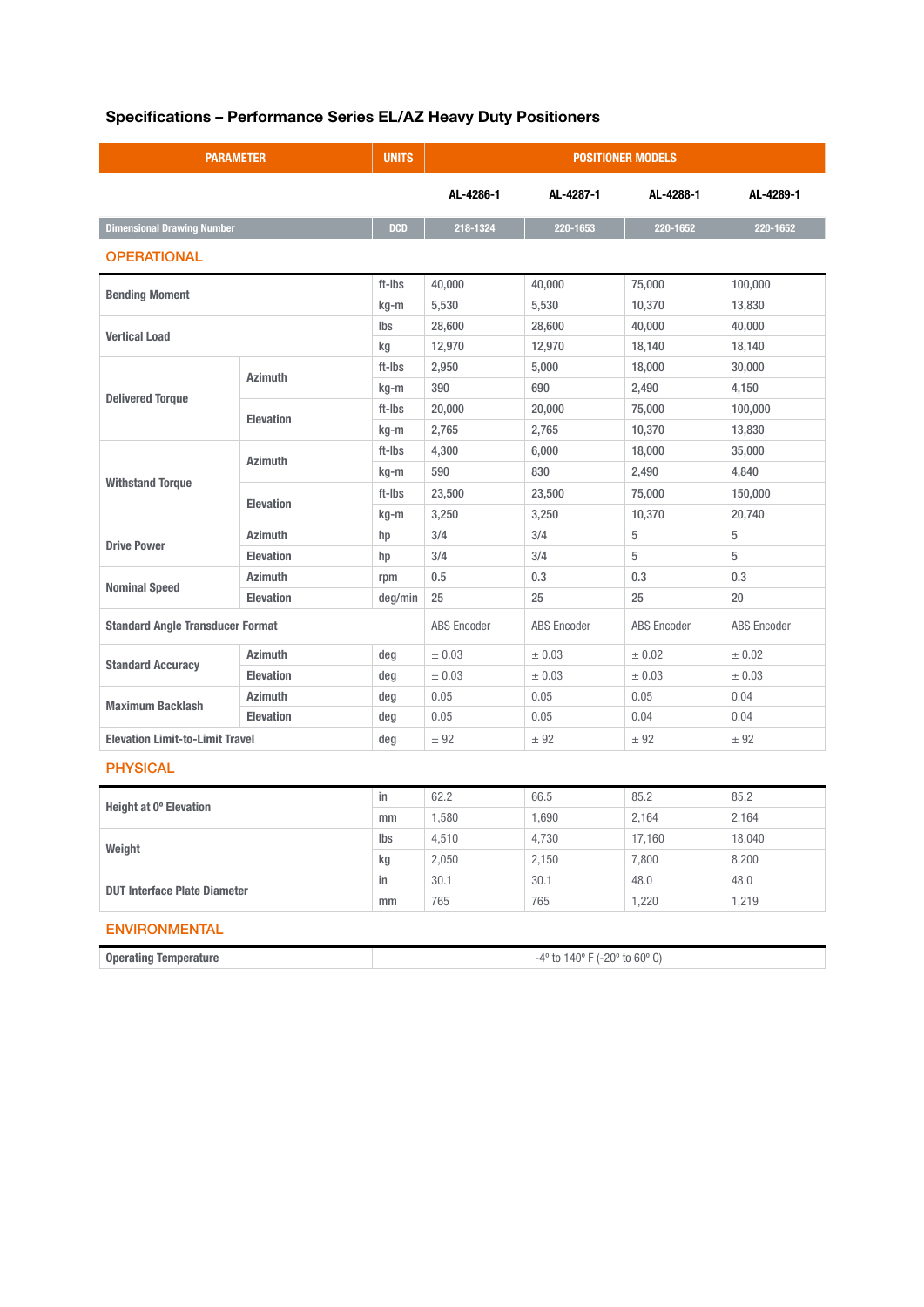| <b>PARAMETER</b> |                                                   | <b>UNITS</b> | <b>POSITIONER MODELS</b>                                                     |                                                                                      |                                                                                                              |                                                                                                       |  |
|------------------|---------------------------------------------------|--------------|------------------------------------------------------------------------------|--------------------------------------------------------------------------------------|--------------------------------------------------------------------------------------------------------------|-------------------------------------------------------------------------------------------------------|--|
|                  |                                                   |              | AL-4286-1                                                                    | AL-4287-1                                                                            | AL-4288-1                                                                                                    | AL-4289-1                                                                                             |  |
| <b>OPTIONS</b>   |                                                   |              |                                                                              |                                                                                      |                                                                                                              |                                                                                                       |  |
|                  | <b>Incremental Encoder (Standard Accuracy)</b>    |              | Opt.                                                                         | Opt.                                                                                 | Opt.                                                                                                         | Opt.                                                                                                  |  |
| <b>EN001</b>     | <b>Accuracy - Azimuth</b>                         | deg          | ± 0.03                                                                       | ± 0.03                                                                               | ± 0.02                                                                                                       | ± 0.02                                                                                                |  |
|                  | <b>Accuracy - Elevation</b>                       | deg          | ± 0.03                                                                       | ± 0.03                                                                               | ± 0.03                                                                                                       | ± 0.03                                                                                                |  |
| <b>EN002</b>     | <b>Direct Incremental Encoder (High Accuracy)</b> |              | Opt.                                                                         | Opt.                                                                                 | Opt.                                                                                                         | Opt.                                                                                                  |  |
|                  | <b>Accuracy - Azimuth</b>                         | deg          | ± 0.005                                                                      | ± 0.005                                                                              | ± 0.005                                                                                                      | ± 0.005                                                                                               |  |
|                  | <b>Accuracy - Elevation</b>                       | deg          | ± 0.005                                                                      | ± 0.005                                                                              | ± 0.005                                                                                                      | ± 0.005                                                                                               |  |
|                  | <b>Direct Absolute Encoder (High Accuracy)</b>    |              | Opt.                                                                         | Opt.                                                                                 | Opt.                                                                                                         | Opt.                                                                                                  |  |
| <b>EN003</b>     | <b>Accuracy - Azimuth</b>                         | deg          | ± 0.005                                                                      | ± 0.005                                                                              | ± 0.005                                                                                                      | ± 0.005                                                                                               |  |
|                  | <b>Accuracy - Elevation</b>                       | deg          | ± 0.005                                                                      | ± 0.005                                                                              | ± 0.005                                                                                                      | ± 0.005                                                                                               |  |
|                  | <b>Absolute Encoder (High Accuracy)</b>           |              | Opt.                                                                         | Opt.                                                                                 | Opt.                                                                                                         | Opt.                                                                                                  |  |
| <b>EN004*</b>    | <b>Accuracy - Azimuth</b>                         | deg          | ± 0.03                                                                       | ± 0.03                                                                               | ± 0.02                                                                                                       | ± 0.02                                                                                                |  |
|                  | <b>Accuracy - Elevation</b>                       | deg          | ± 0.03                                                                       | ± 0.03                                                                               | ± 0.03                                                                                                       | ± 0.03                                                                                                |  |
| <b>SR</b>        | <b>Slip Ring</b>                                  |              | <b>SR051L</b><br>SR101L<br>SR201L<br>SR301L<br>SR402L<br><b>SR502L</b>       | <b>SR051L</b><br>SR101L<br><b>SR201L</b><br>SR301L<br><b>SR402L</b><br><b>SR502L</b> | <b>SR051L</b><br><b>SR101L</b><br><b>SR201L</b><br>SR301L<br><b>SR402L</b><br><b>SR502L</b><br><b>SR602L</b> | <b>SR051L</b><br>SR101L<br><b>SR201L</b><br>SR301L<br><b>SR402L</b><br><b>SR502L</b><br><b>SR602L</b> |  |
| <b>RJ</b>        | <b>Rotary Joint</b>                               |              | <b>RJ12U</b><br><b>RJ18U</b><br><b>RJ26U</b><br><b>RJ40U</b><br><b>RJ50U</b> | <b>RJ12U</b><br><b>RJ18U</b><br><b>RJ26U</b><br><b>RJ40U</b><br><b>RJ50U</b>         | <b>RJ12U</b><br>RJ18U<br><b>RJ26U</b><br><b>RJ40U</b><br><b>RJ50U</b>                                        | <b>RJ12U</b><br><b>RJ18U</b><br><b>RJ26U</b><br><b>RJ40U</b><br><b>RJ50U</b>                          |  |
| <b>TH</b>        | <b>Central Thru-Hole Inner Diameter</b>           |              | <b>TH002 - AZ</b><br>TH003 - EL                                              | TH002 - AZ<br>TH003 - EL                                                             | <b>TH002 - AZ</b><br>TH003 - EL                                                                              | <b>TH002</b><br>TH003                                                                                 |  |
|                  |                                                   | in.          | 4.0                                                                          | 4.0                                                                                  | 4.0                                                                                                          | 4.0                                                                                                   |  |
|                  |                                                   | mm           | 101.6                                                                        | 101.6                                                                                | 101.6                                                                                                        | 101.6                                                                                                 |  |
| <b>EX</b>        | <b>Internal Harnessing</b>                        |              | <b>EX002</b>                                                                 | <b>EX002</b>                                                                         | <b>EX002</b>                                                                                                 | EX002                                                                                                 |  |
| <b>CF</b>        | <b>Connector Format</b>                           |              | ÷,                                                                           |                                                                                      | ÷                                                                                                            | $\overline{a}$                                                                                        |  |
| LS.              | <b>Leveling Screw (set)</b>                       |              | LS002-6                                                                      | LS002-6                                                                              | LS002-10                                                                                                     | LS002-10                                                                                              |  |
| ST               | <b>Stow Lock</b>                                  |              | ST002L<br>ST002E                                                             | ST002L<br>ST002E                                                                     | ST002L<br>ST002E                                                                                             | ST002L<br>ST002E                                                                                      |  |
| MM               | <b>Mounting Thread (MM Std.)</b>                  |              | MM002<br>MM003                                                               | MM002<br>MM003                                                                       | <b>MM002</b><br>MM003                                                                                        | MM002<br><b>MM003</b>                                                                                 |  |
| IC               | <b>Interlock Circuit</b>                          |              | IC002                                                                        | <b>IC002</b>                                                                         | IC002                                                                                                        | IC002                                                                                                 |  |

(-) N/A S Standard Opt Optional

\* Unless otherwise specified ABS Encoder EN004 supplied in these models as standard.